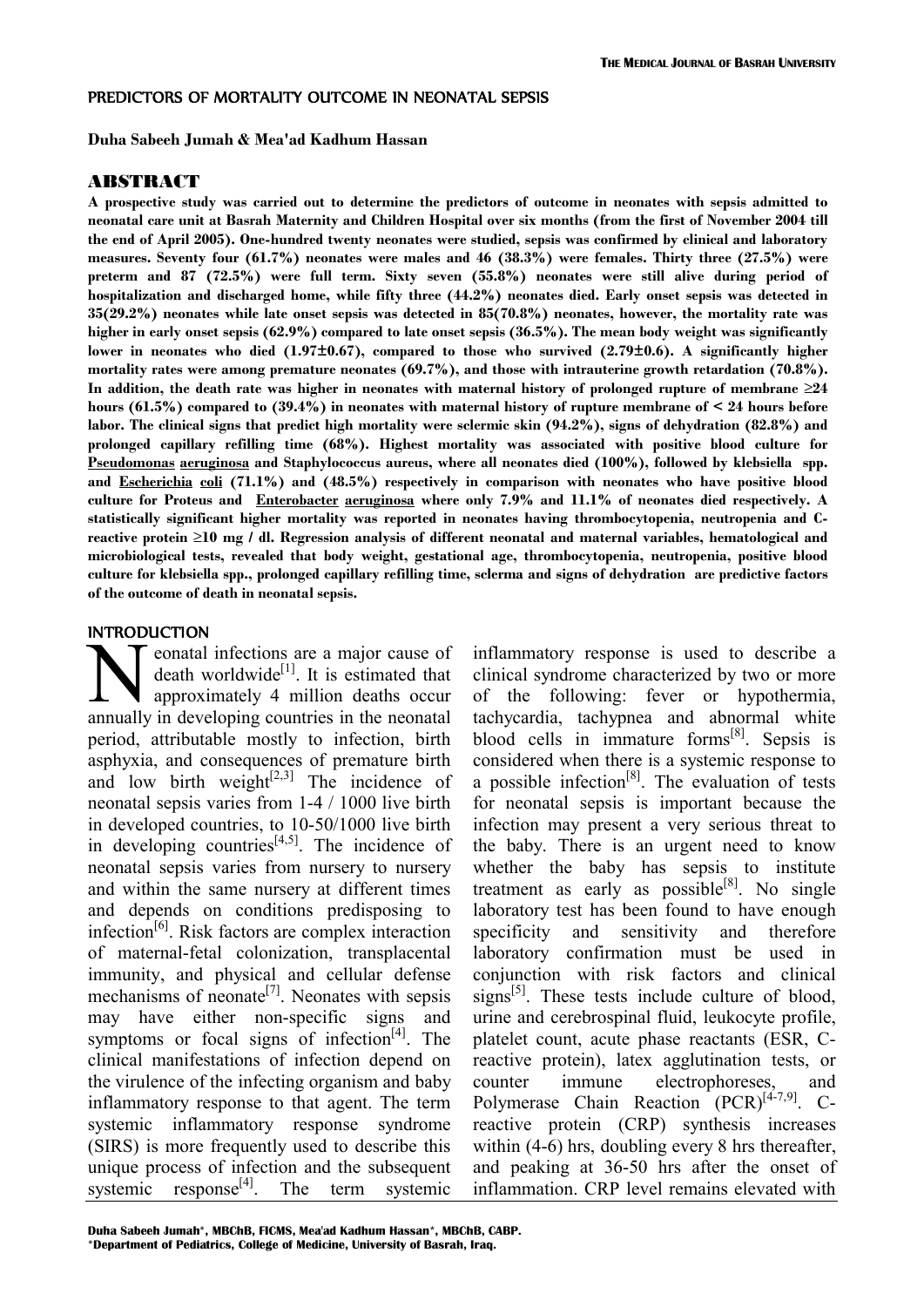ongoing inflammation and tissue destruction, but with resolution they decline rapidly because of short half life (4 to 7 hrs), so it parallels the degree of injury and repair, thereby supporting its value as an acute measure of disease activity. CRP is found in serum of normal healthy person in very low concentration  $\leq 0.02$  mg/dl, in most cases not exceeding 6 mg/dl) $^{[10-13]}$ . Mortality rate from sepsis syndrome depends on definition of sepsis. Reported mortality rate in neonatal sepsis are 10-40% when all bacteremic infections are included in the definition<sup>[5]</sup>. Anticipation from the clinical history, suspicion from clinical findings and confirmation by preliminary laboratory studies is essential for intact survival of the neonate with sepsis $^{[7]}$ . This study was carried out on neonates with sepsis to compare the epidemiological, clinical and laboratory profiles of neonates with sepsis in relation to outcome (those who survived or died) and to determine the predictors of outcome in patients with neonatal sepsis.

# PATIENTS AND METHODS

This is a prospective study, which has been carried out on neonates with sepsis who have been admitted to neonatal care unit at Basrah Maternity and Children Hospital from the first of November 2004 till the end of April 2005. A special questionnaire was designed for the purpose of the study. A total of 120 neonates, their age ranged from (1-28) days with features of sepsis were included in the study (after excluding those with prior antibiotic therapy and neonates with obvious congenital anomalies). The following information were taken:- name, age, sex, date of admission, mode and place of delivery, gestational age (was assessed using Dubowitz criteria) $[4]$ , any history of previous hospitalization or history of acute neonatal suffering i.e. any illness occurred during birth or immediately after such as birth asphyxia, respiratory distress which include Respiratory Distress Syndrome (RDS), Transient Tachypnea of the Newborn (TTN) and meconium aspiration. Data regarding maternal history of prolonged rupture of membrane (and its duration), fever, antibiotic use and urinary tract infection (UTI) were also recorded. After history and clinical examination of neonates included in the study, clinical features regarding signs and symptoms of sepsis

like: poor feeding, lethargy, coffee-ground vomiting, diarrhea, oliguria, convulsion, temperature instability, pallor, jaundice, cyanosis, tachycardia, apnea, respiratory distress, signs of dehydration, signs of intrauterine growth retardation ,mottled skin, sclerma, omphalitis, hepato-splenomegaly and abdominal distension and were also recorded. A capillary refilling time was assessed for these neonates, a time ≥3 seconds is considered prolonged i.e. delay capillary refilling indicates poor perfusion or shock state $^{[4]}$ . The outcome of each neonate was recorded on discharging from neonatal nursery unit, and neonates with sepsis were grouped into those who survived and those who died. A sample of 0.5 ml of blood was taken for estimation of haemoglobin, total white blood cell, absolute neutrophil count and platelets count. A sample of at least 2ml of blood per set was taken from peripheral vein from 2 separate sites after adequate skin disinfection using iodine solution that left to dry and then wipped off with (70%) alcohol, both samples were taken before antibiotic administration, samples were cultured aerobically and anaerobically. C-reactive protein has been measured in 100 neonates only; 0.5 ml of blood was collected in a plain tube without EDTA and was used for estimation of CRP by latex-agglutination test. The cutoff value for  $CRP > 10$ mg/dl<sup>[4,5,10-13]</sup> was used to compare between the neonates with sepsis and the outcome.

*Statistical analysis:* Statistical analysis was done using SPSS package, data were expressed as mean  $+$  SD, comparison of proportions was performed using Chi-square and exact Fisher's test, P-value of less than 0.05 was considered as statistically significant, P-value <0.01 as highly significant and P-value  $\leq 0.001$  as extremely significant. Logistic regression analysis was done for all the variables used for the comparison of the neonates included in the study in relation to the outcome.

# **RESULTS**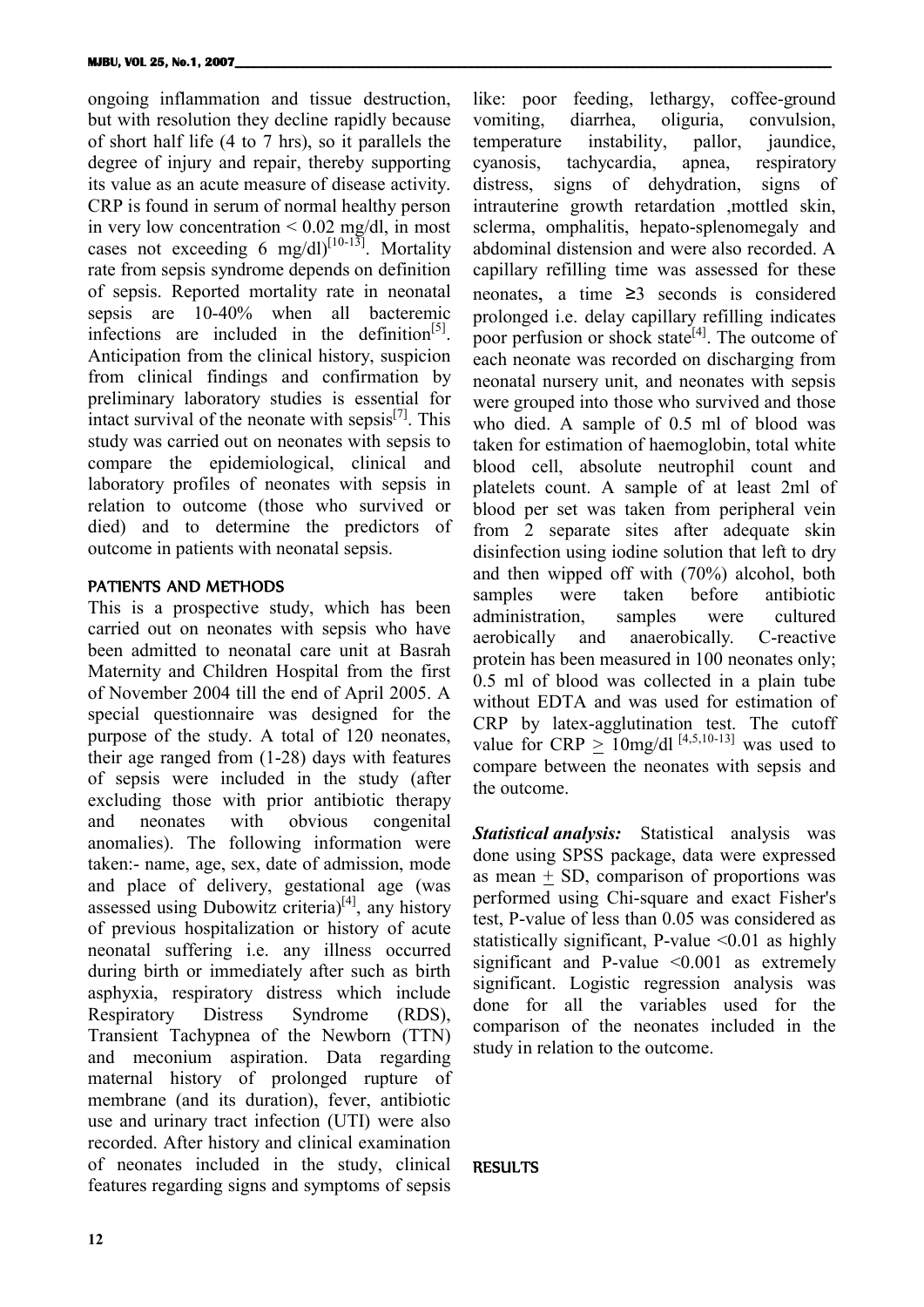A total 120 neonates with sepsis aged (1-28) days were included in the study. Sixty seven (55.8%) neonates were still alive and discharged home and fifty three (44.2%) died during period of hospitalization, the characteristics of neonates studied are illustrated in *(Table-1)*. A statistically significant higher percent of death was reported in neonates with early onset sepsis (62.9%) compared to (36.5%) in neonates with late onset sepsis  $(P<0.001)$ . The mean body weight was significantly lower in neonates with sepsis who died; the frequency of death was also significantly higher in preterm babies, babies with IUGR, babies with previous hospitalization, babies that have been delivered at home and history of acute suffering especially with respiratory distress.

|  |  | Table 1. Outcome of neonates with sepsis in relation to selected neonatal variables |  |  |  |  |  |
|--|--|-------------------------------------------------------------------------------------|--|--|--|--|--|
|--|--|-------------------------------------------------------------------------------------|--|--|--|--|--|

|                                    | <b>Variables</b>                         | <b>Outcome</b>                    |                                 |         |
|------------------------------------|------------------------------------------|-----------------------------------|---------------------------------|---------|
|                                    |                                          | Alive (67)<br>No. (%)             | Deceased (53)<br>No. (%)        | P-value |
| Age (days)                         | < 7 days<br>(No.35)<br>7-28 days (No.85) | 13(37.1)<br>54 (63.5)             | 22 (62.9)<br>31(36.5)           | < 0.001 |
| <b>Sex</b>                         | (No. 74)<br>М<br>F<br>(No.46)            | 42 (56.75)<br>25 (54.34)          | 32 (43.25)<br>21 (45.66)        | > 0.05  |
| Bwt (kg)                           | $Mean \pm SD$<br>(Range)                 | $2.79 \pm 0.60$<br>$(1.5 - 4.00)$ | $1.97 \pm 0.67$<br>$(1.25 - 5)$ | < 0.001 |
| <b>Gestational age</b>             | Preterm                                  | 10(30.3)                          | 23 (69.7)                       |         |
| Term                               | Appropriate to age<br><b>IUGR</b>        | 50 (79.36)<br>7(29.2)             | 13 (20.64)<br>17 (70.8)         | < 0.001 |
| Type of delivery                   | VD<br>C/S                                | 62 (56.4)<br>5(50)                | 48 (43.6)<br>5(50)              | > 0.05  |
| Site of delivery                   | Hospital<br>Home                         | 63 (63)<br>4(20)                  | 37(37)<br>16 (80)               | < 0.001 |
| <b>Previous</b><br>Hospitalization | Yes<br>No                                | 5(15.6)<br>62 (70.46)             | 27 (84.4)<br>26 (29.54)         | < 0.001 |
| <b>Acute suffering</b>             | Resp. distress<br>Birth asphyxia<br>No   | 3(12)<br>2(66.7)<br>62 (67.4)     | 22 (88)<br>1(33.3)<br>30(32.6)  | < 0.001 |

History of prolonged rupture of membrane (PROM), maternal use of antibiotics, maternal fever and UTI in the third triamester was studied and the results are presented in *(Table-2)*. There was a significant association between the outcome of neonates with sepsis and the PROM and maternal fever (P<0.001). This table also reveals that there was no significant association between the outcome of neonates with sepsis and the maternal antibiotic use and UTI ( $P > 0.05$ ).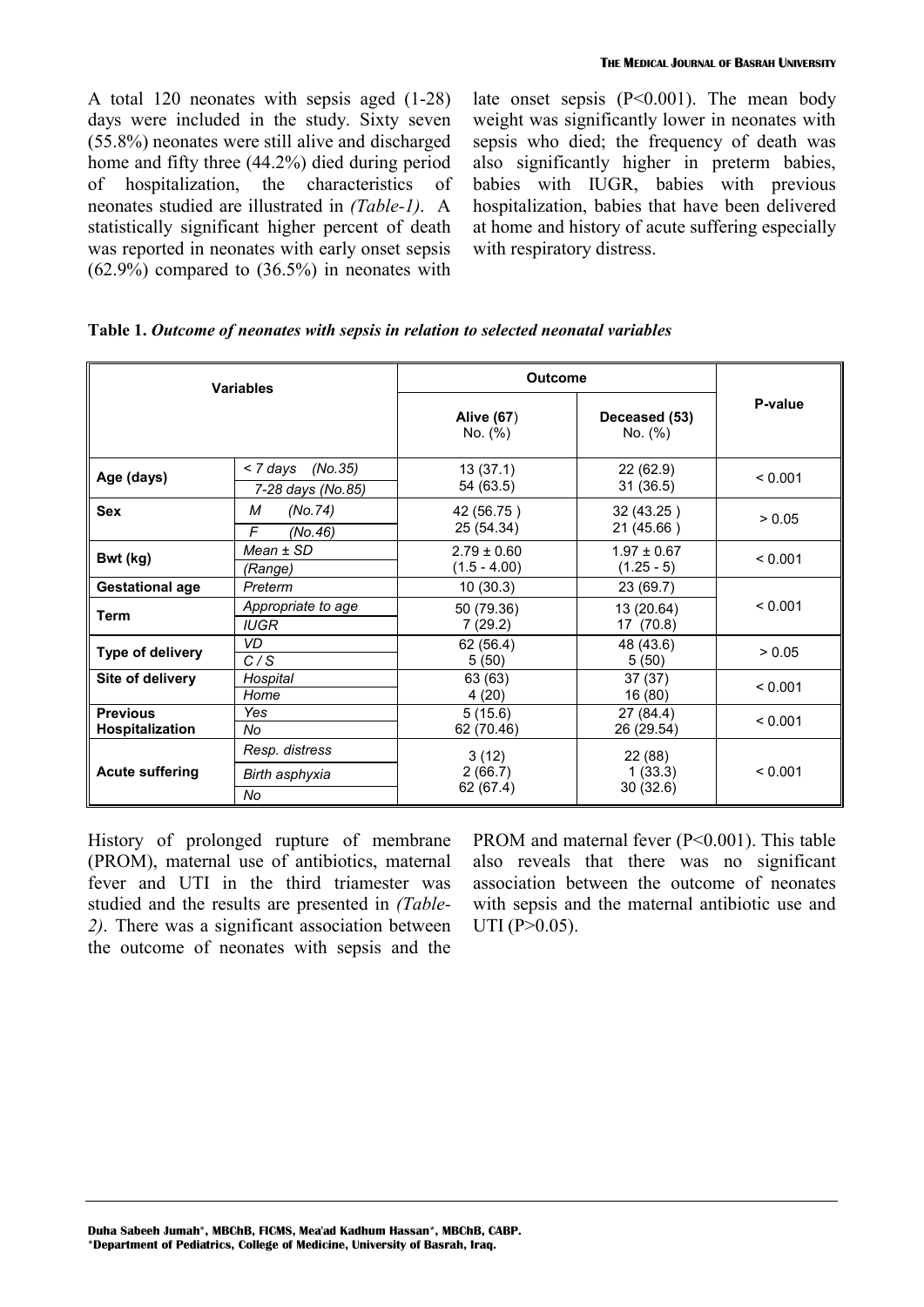|                       |                               | <b>Outcome</b>         |                          |          |
|-----------------------|-------------------------------|------------------------|--------------------------|----------|
| <b>Variables</b>      |                               | Alive (67)<br>No. (%)  | Deceased (53)<br>No. (%) | P- value |
| <b>ROM</b>            | $<$ 24 hrs.<br>$\geq$ 24 hrs. | 57 (60.6)<br>10 (38.5) | 37 (39.4)<br>16 (61.5)   | < 0.001  |
| <b>Antibiotic Use</b> | Yes<br>No                     | 7(53.8)<br>60(56.1)    | 6(46.2)<br>47 (43.9)     | > 0.05   |
| Fever                 | Present<br>Absent             | 11 (32.4)<br>56 (65.1) | 23 (67.6)<br>30(34.9)    | < 0.001  |
| l uti                 | Yes<br>No                     | 33(54.1)<br>34 (57.6)  | 28 (45.9)<br>25 (42.4)   | > 0.05   |

# **Table 2.** *Outcome of neonates with sepsis in relation to selected maternal variables*

The symptoms of sepsis that the neonates presented with were compared with outcome and results are illustrated in *(Table-3)*. This table shows that there was a statistically significant association between poor feeding,

lethargy and coffee ground vomiting with the outcome, while no significant association was detected between the outcome and other symptoms.

**Table 3.** *Outcome of neonates with sepsis in relation to neonatal symptoms*

|                          |         |                              | <b>Outcome</b>           |              |          |
|--------------------------|---------|------------------------------|--------------------------|--------------|----------|
| <b>Symptoms</b>          |         | <b>Alive (67)</b><br>No. (%) | Deceased (53)<br>No. (%) | <b>Total</b> | P- value |
| Poor feeding             | Present | 43 (47.8)                    | 47 (52.2)                | 90           | < 0.001  |
|                          | Absent  | 24 (80)                      | 6(20)                    | 30           |          |
| <b>Diarrhea</b>          | Present | 12(80)                       | 3(20)                    | 15           | > 0.05   |
|                          | Absent  | 55 (52.4)                    | 50 (47.6)                | 105          |          |
| <b>Vomiting (coffee-</b> | Present | 4(23.5)                      | 13 (76.5)                | 17           | < 0.05   |
| ground)                  | Absent  | 53 (51.5)                    | 50 (48.5)                | 103          |          |
| <b>Convulsion</b>        | Present | 2(40)                        | 3(60)                    | 5            | > 0.05   |
|                          | Absent  | 65 (56.5)                    | 50 (43.5)                | 115          |          |
| Oliguria                 | Present | 4(57.1)                      | 3(42.9)                  | 7            | > 0.05   |
|                          | Absent  | 63 (55.8)                    | 50 (44.2)                | 113          |          |
|                          | Present | 29 (42.02)                   | 40 (57.98)               | 69           |          |
| Lethargy                 | Absent  | 38 (74.50)                   | 13 (25.50)               | 51           | < 0.001  |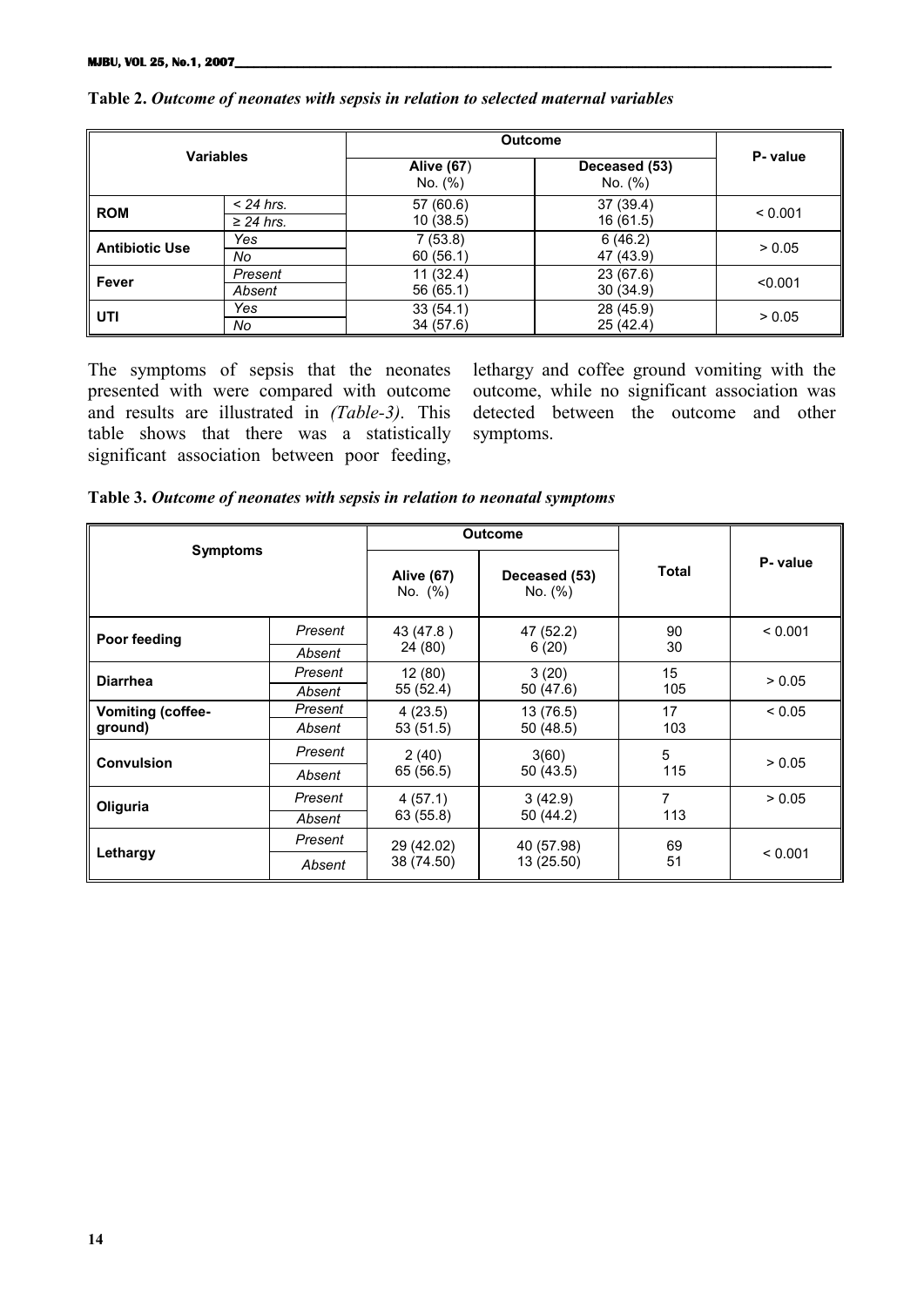The clinical signs noted in neonates with sepsis were also compared with the outcome, *(Table-4)*. There was a significant association between outcome and many signs including signs of dehydration, hypothermia, cyanosis, apnea, respiratory distress, prolonged capillary refilling time, pallor, sclerma, mottled skin and petecheal rash.

|                             |           |                              | <b>Outcome</b>           |             |  |
|-----------------------------|-----------|------------------------------|--------------------------|-------------|--|
| <b>Signs</b>                |           | <b>Alive (67)</b><br>No. (%) | Deceased (53)<br>No. (%) | P- value    |  |
|                             | present   | 6(17.2)                      | 29(82.8)                 | < 0.001     |  |
| <b>Signs of Dehydration</b> | absent    | 61 (71.76)                   | 24 (28.24)               |             |  |
| Hypothermia                 | present   | 4(23.5)                      | 13(76.5)                 | ${}_{0.01}$ |  |
|                             | absent    | 63 (61.1)                    | 40 (38.9)                |             |  |
| Fever                       | present   | 13(76.5)                     | 4(33.5)                  | > 0.05      |  |
|                             | absent    | 54 (52.4)                    | 49 (47.6)                |             |  |
| Cyanosis                    | present   | 3(25.0)                      | 9(75.0)                  | ${}_{0.05}$ |  |
|                             | absent    | 64 (59.2)                    | 44 (40.8)                |             |  |
| Apnea                       | present   | 0(0.0)                       | 7(100)                   | < 0.001     |  |
|                             | absent    | 67 (59.3)                    | 46 (40.7)                |             |  |
| <b>Respiratory Distress</b> | present   | 25 (43.10)                   | 33 (56.9)                | < 0.01      |  |
|                             | absent    | 42 (67.7)                    | 20 (32.3)                |             |  |
| <b>Full Fontanel</b>        | present   | 1(16.7)                      | 5(83.3)                  | > 0.05      |  |
|                             | absent    | 66 (57.9)                    | 48 (42.1)                |             |  |
| <b>Capillary Refilling</b>  | normal    | 43 (95.6)                    | 2(4.4)                   | < 0.001     |  |
|                             | prolonged | 24 (32.0)                    | 51 (68)                  |             |  |
| Tachycardia                 | present   | 39 (56.5)                    | 30(43.5)                 | ${}_{0.05}$ |  |
|                             | absent    | 28 (54.9)                    | 23(45.1)                 |             |  |
| Pallor                      | present   | 11 (39.29)                   | 17(60.71)                | < 0.05      |  |
|                             | absent    | 56 (60.87)                   | 36 (39.13)               |             |  |
| Jaundice                    | present   | 11(61.11)                    | 7(38.89)                 | > 0.05      |  |
|                             | absent    | 56 (54.9)                    | 46 (45.1)                |             |  |
| <b>Petecheal rash</b>       | present   | 0(0.0)                       | 5(100)                   | ${}_{0.05}$ |  |
|                             | absent    | 67(58.3)                     | 48 (41.7)                |             |  |
| <b>Sclerma</b>              | present   | 2(5.7)                       | 33(94.3)                 | < 0.001     |  |
|                             | absent    | 65 (76.5)                    | 20 (23.5)                |             |  |
| Abd. Distension             | present   | 2(28.5)                      | 5(71.5)                  | > 0.05      |  |
|                             | absent    | 65(57.5)                     | 48 (42.5)                |             |  |
| Hepato - splenomegaly       | present   | 2(40.0)                      | 3(60.0)                  | > 0.05      |  |
|                             | absent    | 65 (56.5)                    | 50 (43.5)                |             |  |
| <b>Omphalitis</b>           | present   | 5(35.7)                      | 9(64.3)                  | > 0.05      |  |
|                             | absent    | 62(58.5)                     | 44 (41.5)                |             |  |
| <b>Mottled Skin</b>         | present   | 21(35)                       | 39 (65.0)                | < 0.001     |  |
|                             | absent    | 46 (76.7)                    | 14 (22.3)                |             |  |

|  |  |  | Table 4. Outcome of neonates with sepsis in relation to clinical signs |  |  |  |  |  |
|--|--|--|------------------------------------------------------------------------|--|--|--|--|--|
|--|--|--|------------------------------------------------------------------------|--|--|--|--|--|

*Klebsiella* was the commonest bacteria isolated in 38(36.6%), followed by *E. coli* 33(27.5%), and *E.aeruginosa* 27(22.5%). Other bacteria were *Proteus* in 13(10.8%), group B

*streptococc*i, *Staphylococcus aureus* and *Pseudomonas aeruginosa* in 3 neonates for each (2.5%), *(Table-5)*

|  | Table 5. Outcome of neonates with sepsis in relation to results of blood culture. |  |  |  |  |
|--|-----------------------------------------------------------------------------------|--|--|--|--|
|  |                                                                                   |  |  |  |  |

| Bacteria           | Total | Outcome                      |                                 |  |
|--------------------|-------|------------------------------|---------------------------------|--|
|                    |       | Alive (67)<br>$(No.)$ $(\%)$ | Deceased (53)<br>$(No.)$ $(\%)$ |  |
| E. coli            | 33    | 17(51.5)                     | 16 (48.5)                       |  |
| E. aeruginosa      | 27    | 24 (88.9)                    | 3(11.1)                         |  |
| gp B. streptococci |       | 3(100)                       | 0(0.0)                          |  |
| K-pneumoniae       | 38    | 11(28.9)                     | 27(71.1)                        |  |
| P. aeruginosa      |       | 0(0.00)                      | 3(100)                          |  |
| <b>Proteus</b>     | 13    | 12 (92.31)                   | 1(7.69)                         |  |
| Staph. aureus      |       | 0(0.00)                      | 3(100)                          |  |

**P- Value < 0.001**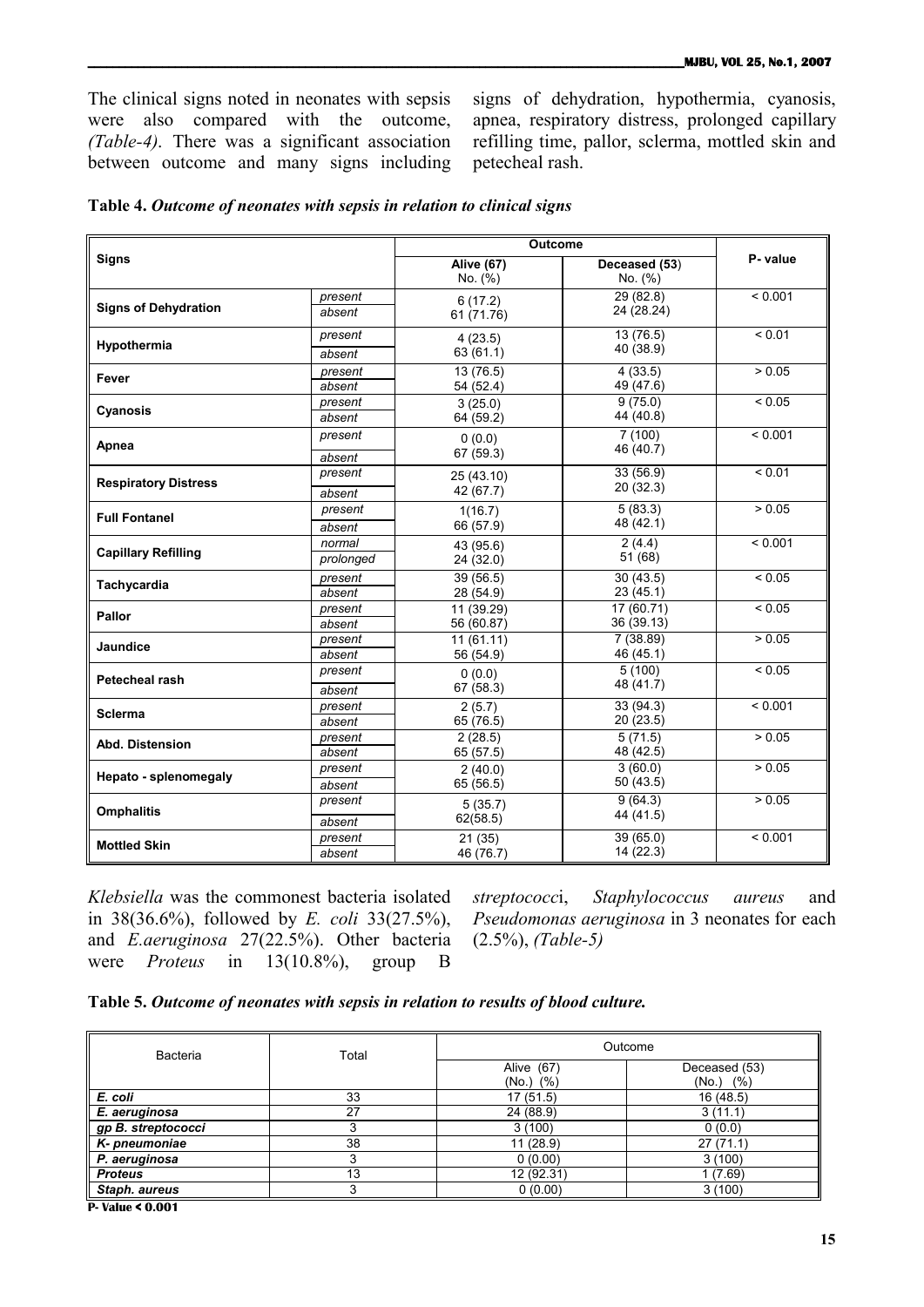#### **MJBU, VOL 25, No.1, 2007**

The results of hemoglobin level, white blood cells and platelets counts are presented in *(Table-6)*. The mean hemoglobin, platelets, WBC and ANC level were significantly lower in neonates with sepsis who died compared to those who survived, this table also reveals that a

significantly higher number of neonates with sepsis who died had a CRP level  $\geq 10$ mg/dl (77.5%) compared to neonates who survived, and the difference was statistically extremely significant.

|  | Table 6. Outcome of neonates with sepsis in relation to hematological variables |  |  |
|--|---------------------------------------------------------------------------------|--|--|
|  |                                                                                 |  |  |

|                                               | <b>Outcome</b>       |                     |          |
|-----------------------------------------------|----------------------|---------------------|----------|
| Variables*                                    | <b>Alive</b>         | <b>Deceased</b>     | P- value |
| $Hb^*$ (g /dl)                                | $11.8 \pm 2.3$       | $8.79 \pm 1.4$      | < 0.001  |
| $P$ lt <sup>*</sup> (cell / mm <sup>3</sup> ) | $136.402 \pm 57.39$  | $97.566 \pm 28.7$   | < 0.001  |
| $WBC^*(cell / mm^3)$                          | $8171.64 \pm 6419.9$ | $4509.4 \pm 2883.3$ | < 0.001  |
| $ANC^*$ (cell / mm <sup>3</sup> )             | $2367.61 \pm 3762.3$ | $676.43 \pm 595.9$  | < 0.05   |
| $CRP^* < 10$ mg/dl                            | 36 (94.7)            | 2(5.3)              | < 0.001  |
| $\geq 10$ mg/dl                               | 14(22.5)             | 48 (77.5)           |          |

**\*Values were expressed as mean + SD**

**\*For CRP data were reported as No. (%)**

The whole variables included in the study were subjected to logistic regression analysis to know which variables are positively correlated with poor prognosis or death among neonates with sepsis; the variables which are correlated with death outcome are presented in *(Table-7)*. It was observed that the presence of prematurity, IUGR, low birth weight, thrombocytopenia, neutropenia, positive blood culture for *K.pneumoniae*, prolonged capillary refilling time, sclerma and signs of dehydration proved to be significant factors predicting the risk of death in neonates with sepsis.

|  |  |  | Table 7. Logistic regression analysis of the variables use to compare the outcome of neonates with sepsis |  |
|--|--|--|-----------------------------------------------------------------------------------------------------------|--|
|  |  |  |                                                                                                           |  |

| <b>Variables</b>                 | B*           | SE*           | <b>Significant</b> |
|----------------------------------|--------------|---------------|--------------------|
| B. weight (kg)                   | $-1.1231$    | 0.5437        | ${}_{0.05}$        |
| Gestational age                  | 1.5256       | 0.5070        | < 0.001            |
| $PIT$ ( cell / mm <sup>3</sup> ) | $-2.6E - 05$ | $1.155E - 05$ | < 0.05             |
| ANC (cell / $mm3$ )              | $-0.0018$    | 0.0005        | < 0.001            |
| K. pneumoniae                    | $-1.0874$    | 0.4577        | < 0.001            |
| Prolonged cap. refilling time    | 6.3524       | 1.6417        | < 0.001            |
| Sclerma                          | $-3.3469$    | 1.1201        | < 0.001            |
| Signs of dehydration             | $-2.6012$    | 1.2121        | < 0.05             |

**B\*: regression coefficient. SE\*: standard error**

# **DISCUSSION**

Neonatal mortality rate is a reliable yardstick for evaluating the overall progress of perinatal care in a community. Knowledge of local or regional health problems is a prerequisite for establishing an effective health care delivery system $<sup>[14]</sup>$ .</sup> Comprehensive statistical information regarding neonatal death is the basis for developing a sound program for the early detection of the syndrome of neonatal wastage, along with the ability to assess treatment and outcome<sup>[14]</sup>. Neonatal sepsis may have subtle, diverse and non specific symptoms and signs, moreover, a delay in the diagnosis and commencement of treatment result in a high morbidity and

**16**

mortality rates<sup>[12]</sup>. Since our neonatal unit is a referral unit, it attracts mainly the high risk patients and so in this study a high mortality rate was reported about (44.2%), the same high result was reported in Basrah (Iraq) by Radhy H. in 2001  $(43.5\%)^{[15]}$ , similar results were obtained in Abha (Saudia Arabia) by Asindi A et al,  $(44\%)^{[16]}$  and by Rodriguez-weber, et al in Mexico  $(43.9\%)^{[17]}$ , while lower mortality rates were detected by other authors as that carried out by Ezechukwze C, et al in Nigeria  $(19.3\%)^{[18]}$ , by Koutouby A et al, in UAE  $(26\%)^{[19]}$ , Stall B. in USA  $(28\%)^{[20]}$ , and by Dawodu A et al, in Al-Dammam (Saudi Arabia)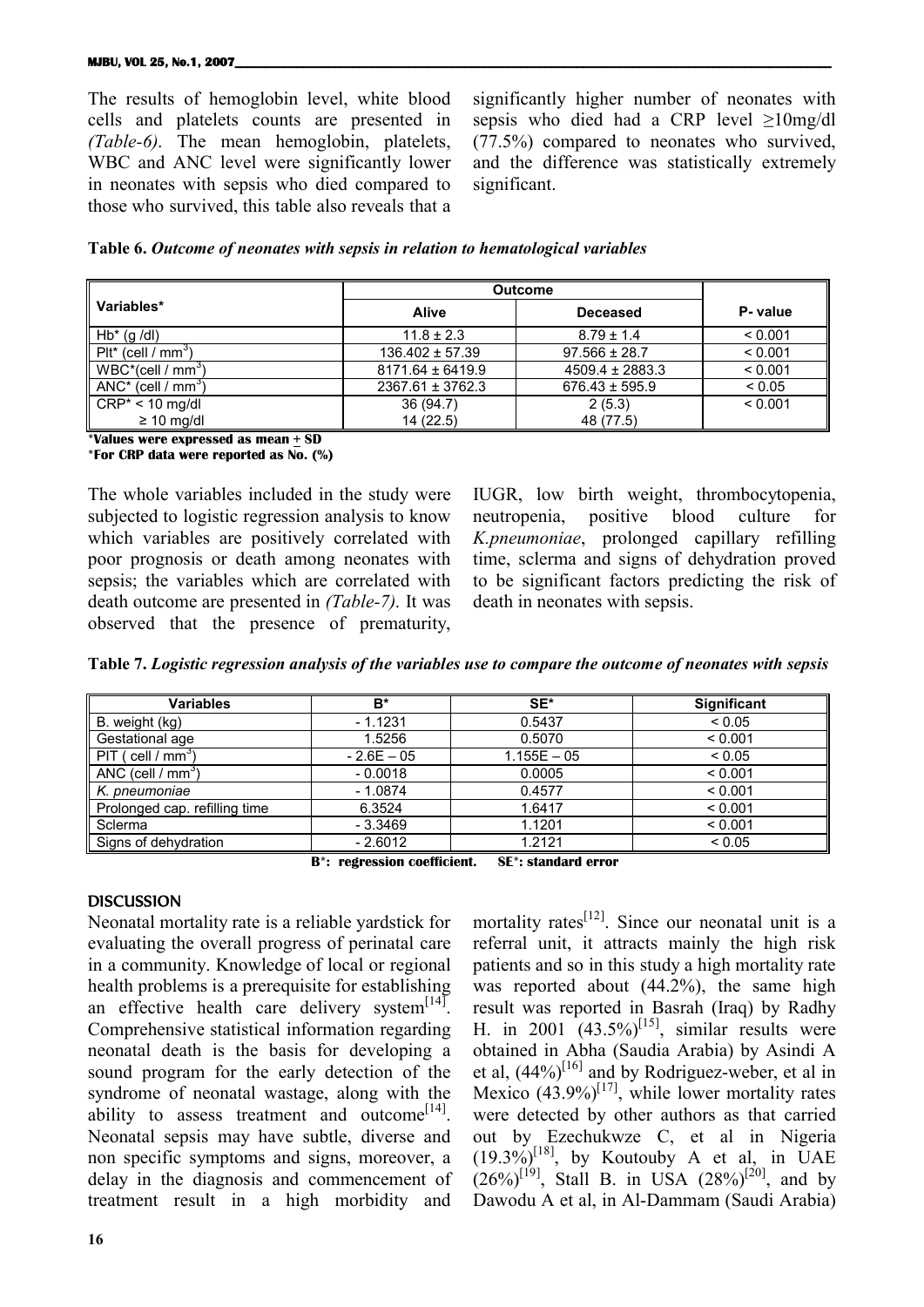$(28\%)^{[21]}$ , these differences in mortality rate in neonatal sepsis among different countries may be explained by many factors e.g: socioeconomic, geographical and racial factors, use of ventilators, incubators, different microorganisms and use of different antibiotics $[19]$ . The percent of mortality in early onset sepsis was (62.5%) and it was higher than in late onset sepsis (36.5%), a similar result was found in other studies<sup>[17,22]</sup>. Although other studies reported that the mortality rate is higher in late onset sepsis<sup>[15,21,23]</sup>, the early onset sepsis is mainly related to maternal genitor-urinay tract infection while late onset sepsis is mainly related to invasive diagnostic procedures, prolonged hospitalization and prolonged antibiotic use.

In this study there was no statistically significant difference in the frequency of death among both sexes, a similar result was obtained by Rodriguez M et al, in study carried out in Mexico<sup>[17]</sup> and also by a study carried out in Dubia by Koutouby  $A^{[19]}$ , although other studies reported a higher percent of death among males with sepsis<sup>[21,24]</sup> suggesting the possibility of sex linked factors in host susceptibility. This study illustrated that low birth weight LBW (IUGR & prematurity) were risk factors for death outcome in neonates with sepsis, a result similar to many previous studies carried in different countries whether developing and developed world $[16,17,19-$ <sup>21]</sup>, a factor related to inherent immunological deficiency, or because these neonates need prolonged hospitalization which increases risk of nosocomial infection. A significantly higher percent of death was reported among neonates with sepsis who had a history of previous hospitalization; these neonates were at a greater risk of acquiring nosocomial infection. An ill neonates who are subjected to various procedures get breach in their host defense mechanism, either mechanically or immunologically $^{[25]}$ . A higher percent of death was reported among neonates with sepsis who had a history of acute illness during the first few days of life such as respiratory distress due to different causes or birth asphyxia, a result in agreement to that reported in Mexico<sup>[17]</sup>, and Saudi Arabia<sup>[21]</sup>, may be because this group of patients needs prolonged hospitalization and many invasive procedures that predispose them to infection more. The death outcome was

higher in neonates with sepsis whose mothers had prolonged rupture of membrane  $(> 24$  hrs) and fever, other studies showed that the duration of PROM ≥18 hrs was associated with increased risk of mortality in neonatal sepsis $[22]$ , and other studies reported also that a duration of rupture of membrane  $> 24$  hrs increases risk of death in neonatal sepsis<sup>[19,21]</sup>. However, in a study carried by in Saudia Arabia by Asindi A et al<sup>[16]</sup>, didn't demonstrate any role for the duration of rupture membranes in the outcome of neonates with sepsis. Among the clinical signs and symptoms: poor feeding, lethargy, coffeeground vomiting, respiratory distress, signs of dehydration, hypothermia, pallor, cyanosis, apnea, mottled skin, sclerma & prolonged capillary refilling time, reported significant association with outcome of death in neonatal sepsis, a similar result was reported by other study $[17]$ . Gram negative microorganisms were the most common microorganisms isolated from those neonates with sepsis; especially *Klebsiella pp*. while low incidence of *gp.B.hemolytic Streptococci* was reported. The mortality was higher in neonates whose blood culture were positive for *P.aeruginosa* (100%), *Staphylococcus aureus* (100%) followed by *klebsiella* (71.1%) & *E.coli* (48.5%). Similar results were obtained by many studies in Mexico<sup>[17]</sup>, Iraq<sup>[15,26]</sup>, Saudi Arabia<sup>[16,24]</sup>, and Dubai $[19]$ . All these studies showed a higher incidence of gram negative micro-organisms among neonates with sepsis who died compared to those who survived. Hematological findings including Hb, WBC, ANC and PLT have been studied, the current study showed that the mortality rate is higher when neonates have anemia, thrombocytopenia, leukopenia and neutropenia; a similar result was reported in previous studies<sup>[12,17]</sup>. Thrombocytopenia was reported to be more severe with gram negative sepsis and fungal infection, the mechanism is a combination of diffuse endothelial injury, bacterial/fungal toxins, increased platelet activation and  $DIC^{[27]}$ . The frequency of death was higher in those neonates with C-reactive protein  $level > 10$  mg/dl compared to neonates with a CRP level  $\leq 10$  mg/dl. This in agreement to other study $\left[10,13\right]$ , although other studies showed a CRP level of  $> 6$ mg/dl as a risk factor for increasing mortality in neonatal sepsis $[11,12]$ . Although essential for diagnosis and appropriate